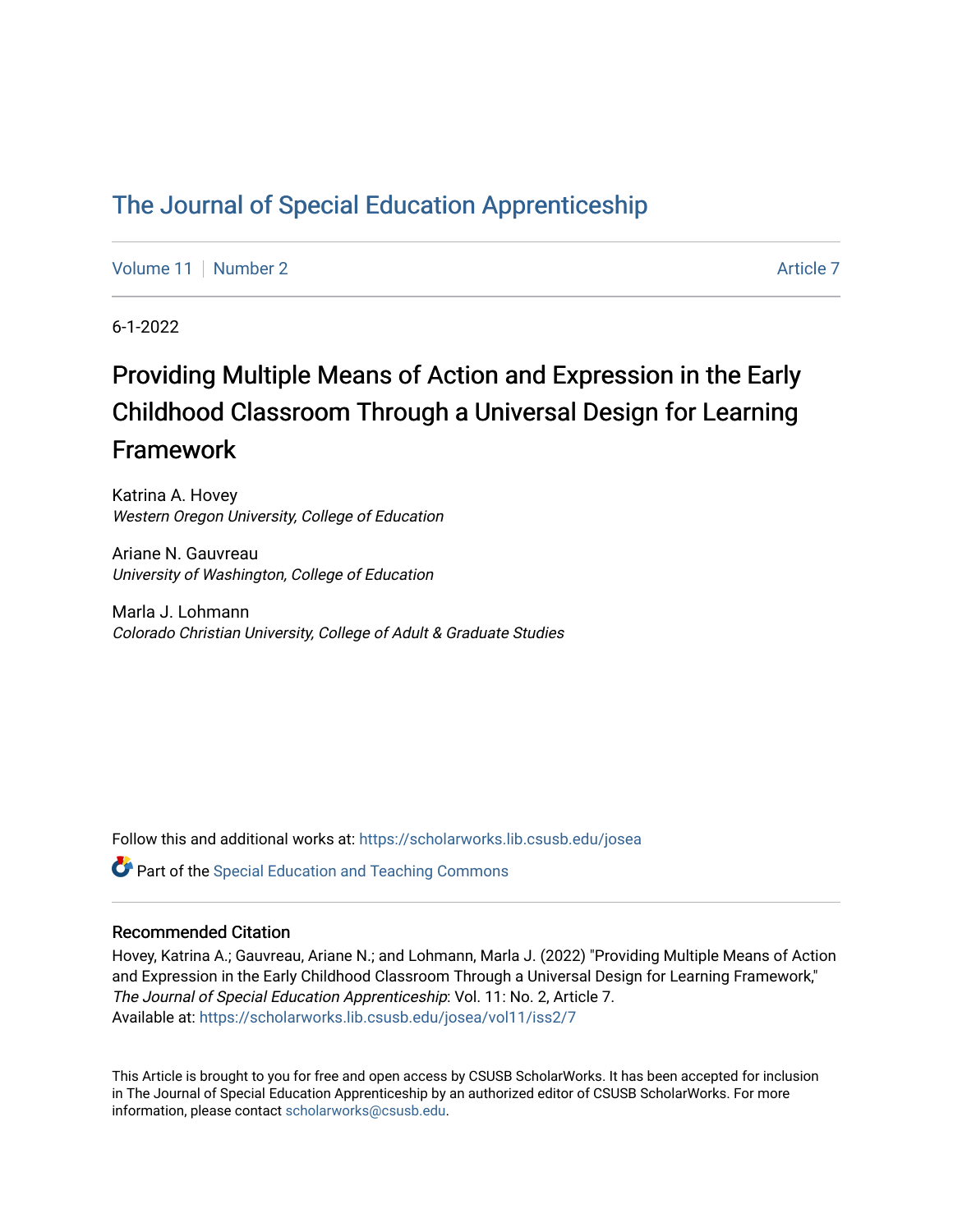ISSN 2167-3454

**JOSEA** 

THE JOURNAL OF SPECIAL EDUCATION **ÁPPRENTICESHIP** 

**Vol. 11(2) June 2022**

# **Providing Multiple Means of Action and Expression in the Early Childhood Classroom Through a Universal Design for Learning Framework**

Katrina A. Hovey<sup>1</sup>, Ariane N. Gauvreau<sup>2</sup>, and Marla J. Lohmann<sup>3</sup> <sup>1</sup>Western Oregon University, College of Education <sup>2</sup>University of Washington, College of Education <sup>3</sup>Colorado Christian University, College of Adult & Graduate Studies

In order to ensure the success of all children in an inclusive preschool classroom, teachers must utilize evidence-based practices as outlined by the National Association for the Education of Young Children's Developmentally Appropriate Practices and the Council for Exceptional Children's Division of Early Childhood Recommended Practices. This can be achieved through the implementation of the Universal Design for Learning (UDL) framework. UDL is a proactive approach to classroom instruction that provides multiple means of engagement, representation, and action and expression. This article provides a brief overview of UDL, with a specific focus on multiple means of action and expression in the early childhood classroom. It is critical for practitioners to incorporate strategies related to multiple means of action, engagement, expression, and representation because these strategies afford all learners diverse ways to navigate the learning environment, express their understanding, and demonstrate new knowledge and skills.

*Keywords:* early childhood, evidence-based instruction, preschool, Universal Design for Learning, action and expression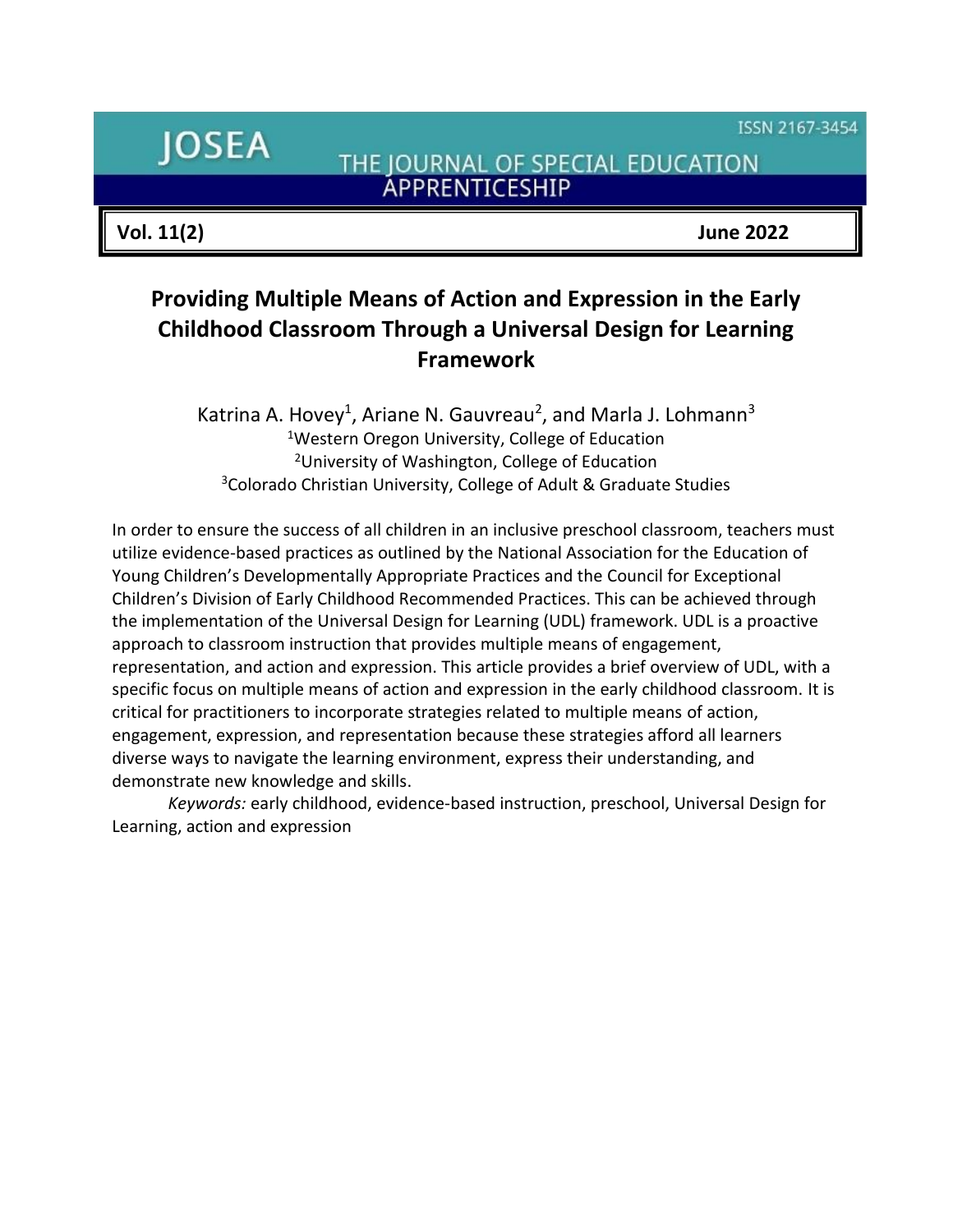Teachers in inclusive early childhood classrooms are guided by the best practices in early childhood education, as outlined in the National Association for the Education of Young Children's Developmentally Appropriate Practices (DAP; NAEYC, 2009) and the Council for Exceptional Children's (CEC) Division of Early Childhood (DEC) Recommended Practices (DEC, 2014). The implementation of these practices can be achieved through the use of a Universal Design for Learning (UDL) framework. UDL is a framework for creating *expert learners* by being proactive, flexible, intentional, and reflective in instructional planning and teaching (CAST, 2018; Hitchcock et al., 2002; Rose et al., 2010; Rose & Strangman, 2007).

In early childhood settings, almost 80% of children with disabilities are included in the early childhood classroom for at least some portion of the school (Lawrence et al., 2016). With this in mind, all preschool teachers must be prepared for supporting the needs of young children, including those with disabilities, in their classrooms. Furthermore, NAEYC and DEC's joint mission statement on inclusion (DEC/NAEYC, 2009) specifically notes the use of UDL to ensure optimal student learning. UDL involves instructional practices in three areas: (a) multiple means of engagement, which involves student motivation and engagement in the learning, (b) multiple means of representation, which focuses on the use of various teaching practices, and (c) multiple means of action and expression for children to demonstrate their mastery of the learning content (CAST, 2018). The current literature indicates that the use of UDL leads to both academic and social gains for young children (Chai & Chen, 2019). Through the use of the UDL framework, early childhood teachers can ensure that they are meeting the needs of all learners in the classroom, including those with disabilities.

In our previous articles (Gauvreau et al., 2019; Lohmann et al., 2018), we shared strategies for using the UDL framework to provide multiple means of engagement and multiple means of representation in the early childhood classroom. In this article, we further expand on the use of UDL in preschool by presenting strategies for offering multiple means of action and expression to young children. Incorporating diverse strategies that offer learners multiple ways to navigate the learning environment and demonstrate their learning is critical. In addition, providing learners with multiple means of engagement, action and expression helps teachers assess student progress and mastery of goals and objectives. Using a variety of formative and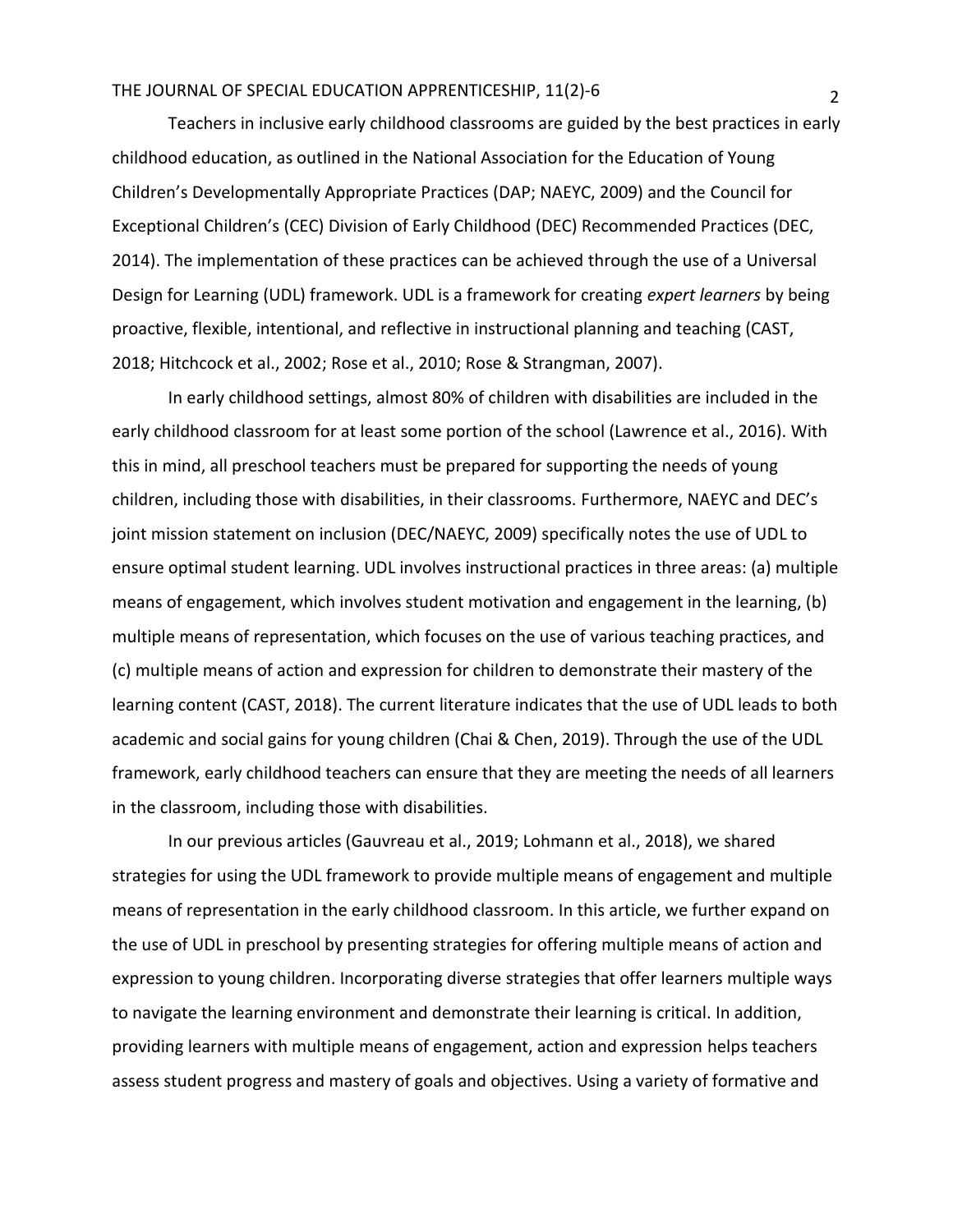summative assessments affords children opportunities to demonstrate understanding and show their learning. Assessment in inclusive early childhood classrooms is especially important because assessment allows teachers to identify student knowledge and skills, target strengths and needs, evaluate progress and growth, and adjust instruction (Wiggins & McTighe, 2005). Specifically, we recommend: (a) technology tools, (b) visual representations, (c) offering choice, and (d) hands-on learning activities. The use of UDL for instruction in the preschool classroom is supported by both the CEC Division for Early Childhood (DEC) Recommended Practices and the National Association for Young Children (NAEYC) Developmentally Appropriate Practice (DAP). DEC specifically mentions the use of UDL in Recommended Practice E2: Practitioners consider Universal Design for Learning principles to create accessible environments. In addition to this specific mention of UDL, several other DEC Recommended Practices, as well as some of NAEYC's DAP Guidelines, align with the use of the four strategies we recommend for assessment within a UDL framework. Table 1 outlines the alignment of these strategies with both NAEYC's DAP and the DEC Recommended Practices.

#### **Table 1**

| Action &<br>Expression<br>Strategy | Aligned DEC Recommended<br>Practices                                                                                                                                                                                                                                                                                                                                                                                                             | Aligned NAEYC DAP Guidelines                                                                                                                                                                                                                                                                                                                                                                                                                                                     |
|------------------------------------|--------------------------------------------------------------------------------------------------------------------------------------------------------------------------------------------------------------------------------------------------------------------------------------------------------------------------------------------------------------------------------------------------------------------------------------------------|----------------------------------------------------------------------------------------------------------------------------------------------------------------------------------------------------------------------------------------------------------------------------------------------------------------------------------------------------------------------------------------------------------------------------------------------------------------------------------|
| <b>Technology Tools</b>            | A3. Practitioners use assessment<br>materials and<br>strategies that are appropriate for<br>the child's age and level of<br>development and accommodate<br>the child's sensory, physical,<br>communication, cultural,<br>linguistic, social, and emotional<br>characteristics.<br>A7. Practitioners obtain<br>information about the child's skills<br>in daily activities, routines, and<br>environments such as home,<br>center, and community. | 4D. The methods of assessment are<br>appropriate to the developmental<br>status and experiences of young<br>children, and they recognize<br>individual variation in learners and<br>allow children to demonstrate their<br>competence in different ways.<br>Methods appropriate to the<br>classroom assessment of young<br>children, therefore, include results<br>of teachers' observations of<br>children's work samples, and their<br>performance on authentic<br>activities. |

| Action & Expression in Preschool & Alignment with DEC Practices and NAEYC Guidelines |  |
|--------------------------------------------------------------------------------------|--|
|--------------------------------------------------------------------------------------|--|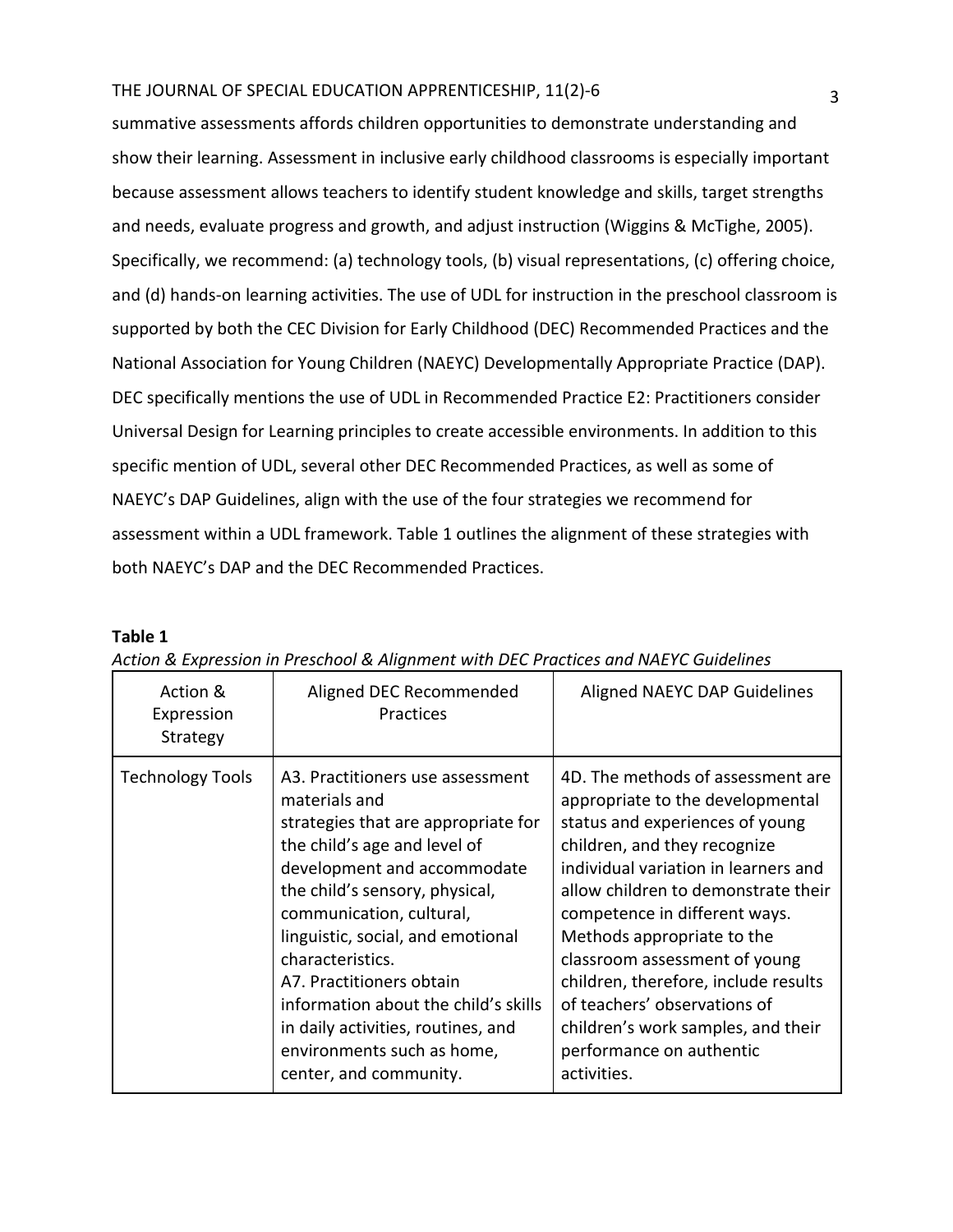| Visual<br>Representations | A3. Practitioners use assessment<br>materials and<br>strategies that are appropriate for<br>the child's age and level of<br>development and accommodate<br>the child's sensory, physical,<br>communication, cultural,<br>linguistic, social, and emotional<br>characteristics.<br>INS4. Practitioners plan for and<br>provide the level of support,<br>accommodations, and adaptations<br>needed for the child to access,<br>participate, and learn within and<br>across activities and routines.<br>INS11. Practitioners provide<br>instructional support for young<br>children with disabilities who are<br>dual language learners to assist<br>them in learning English and in<br>continuing to develop skills<br>through the use of their home<br>language.<br>INS12. Practitioners use and adapt<br>specific instructional strategies<br>that are effective for dual<br>language learners when teaching<br>English to children with<br>disabilities. | 4D. The methods of assessment are<br>appropriate to the developmental<br>status and experiences of young<br>children, and they recognize<br>individual variation in learners and<br>allow children to demonstrate their<br>competence in different ways.<br>Methods appropriate to the<br>classroom assessment of young<br>children, therefore, include results<br>of teachers' observations of<br>children's work samples, and their<br>performance on authentic<br>activities. |
|---------------------------|-----------------------------------------------------------------------------------------------------------------------------------------------------------------------------------------------------------------------------------------------------------------------------------------------------------------------------------------------------------------------------------------------------------------------------------------------------------------------------------------------------------------------------------------------------------------------------------------------------------------------------------------------------------------------------------------------------------------------------------------------------------------------------------------------------------------------------------------------------------------------------------------------------------------------------------------------------------|----------------------------------------------------------------------------------------------------------------------------------------------------------------------------------------------------------------------------------------------------------------------------------------------------------------------------------------------------------------------------------------------------------------------------------------------------------------------------------|
| <b>Offering Choice</b>    | A3. Practitioners use assessment<br>materials and<br>strategies that are appropriate for<br>the child's age and level of<br>development and accommodate<br>the child's sensory, physical,<br>communication, cultural,<br>linguistic, social, and emotional<br>characteristics.<br>INS1. Practitioners, with the<br>family, identify each child's<br>strengths, preferences, and<br>interests to engage the child in                                                                                                                                                                                                                                                                                                                                                                                                                                                                                                                                       | 2E2. Teachers present children with<br>opportunities to make meaningful<br>choices, especially in child-choice<br>activity periods. They assist and<br>guide children who are not yet able<br>to enjoy and make good use of<br>such periods.<br>2F1. To help children develop<br>initiative, teachers encourage them<br>to choose and plan their own<br>learning activities.                                                                                                     |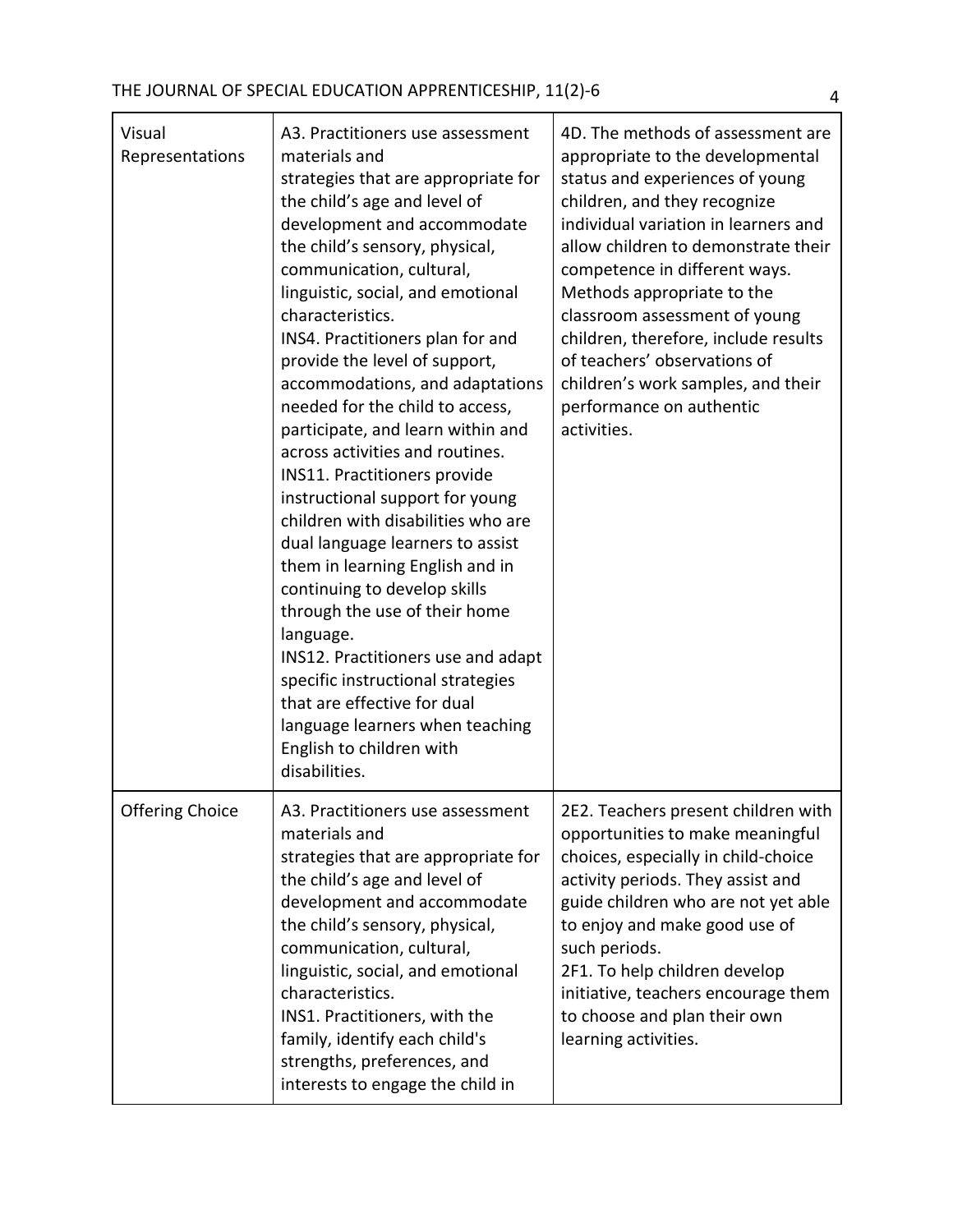|                   | active learning.                                                                                                                                                                                                                                                                                                                                                                                                                                                                                                                                                                                                                                            |                                                                                                                                                                                                                                                                                                                                                         |
|-------------------|-------------------------------------------------------------------------------------------------------------------------------------------------------------------------------------------------------------------------------------------------------------------------------------------------------------------------------------------------------------------------------------------------------------------------------------------------------------------------------------------------------------------------------------------------------------------------------------------------------------------------------------------------------------|---------------------------------------------------------------------------------------------------------------------------------------------------------------------------------------------------------------------------------------------------------------------------------------------------------------------------------------------------------|
| Hands-on Learning | A3. Practitioners use assessment<br>materials and<br>strategies that are appropriate for<br>the child's age and level of<br>development and accommodate<br>the child's sensory, physical,<br>communication, cultural,<br>linguistic, social, and emotional<br>characteristics.<br>A7. Practitioners obtain<br>information about the child's skills<br>in daily activities, routines, and<br>environments such as home,<br>center, and community.<br>E6. Practitioners create<br>environments that provide<br>opportunities for movement and<br>regular physical activity to<br>maintain or improve fitness,<br>wellness, and development across<br>domains. | 2E1. Teachers arrange firsthand,<br>meaningful experiences that are<br>intellectually and creatively<br>stimulating, invite exploration and<br>investigation, and engage children's<br>active, sustained involvement. They<br>do this by providing a rich variety of<br>materials, challenges, and ideas<br>that are worthy of children's<br>attention. |

(Division for Early Childhood, 2014; National Association for the Education of Young Children, 2009)

## **Technology Tools**

*Over the past several weeks, Ms. Maria has been teaching her class of prekindergarten children about animal habitats. They have studied terms including "desert," "forest," and "tundra." In addition, the class has learned about animals that live in each habitat. Throughout the learning unit, the class has been using flashcards and animal figurines to sort animals by their habitats and each child has built a 3-D model of their favorite habit using playdough and photographs of animals. To support the learning of students with visual impairments, Ms. Maria offers flashcards with large images. As they approach the end of the unit, Ms. Maria wants to design an assessment to understand each child's mastery of the learning material. In order to do this, she designs a sorting game (Figure 1) using the TinyTap (TinyTap Ltd., 2019) app on the classroom iPad. When it is time to assess the children's learning, each child gets a turn to play*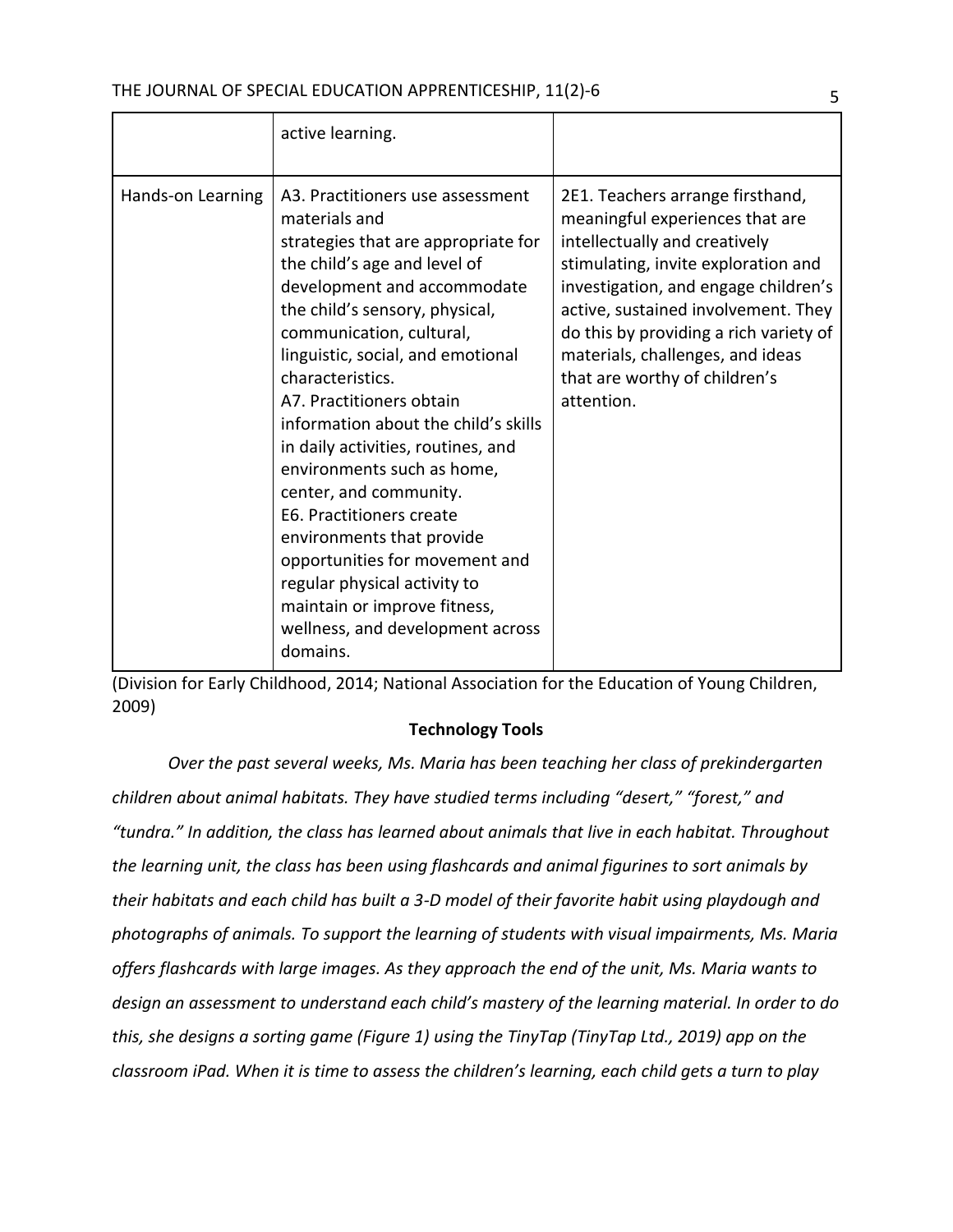*the game. Ms. Maria uses the analytics tool within the app to understand each child's mastery of the content.*

## **Figure 1.**

*Sample Sorting Game*



When used with teacher guidance and support, the use of technology tools can support the learning of young children and to assess their mastery of concepts (Gimbert & Cristol, 2004). For young children with disabilities, the use of touch-screen technologies, such as tablets, smart phones, or other handheld mobile technologies, iPads, can aid in accessing learning content that may be inaccessible in traditional formats (Chmiliar, 2017). Similarly, for younger children, tablets may be a good option due to their size and ease of use (Varier et al., 2017). In addition, the use of technology in the preschool classroom increases language and communication skills, improves social interactions (Hutinger & Johanson, 2000), and provides opportunities to engage in back-and-forth communication with parents (Gauvreau & Sandall, 2017). For young children with language-based disabilities, such as autism spectrum disorder or speech impairments, the use of technology-based communication systems in the form of augmentative and alternative communication (AAC) also increases literacy skill development and provides young children with an avenue for communicating their learning (Light et al., 2019).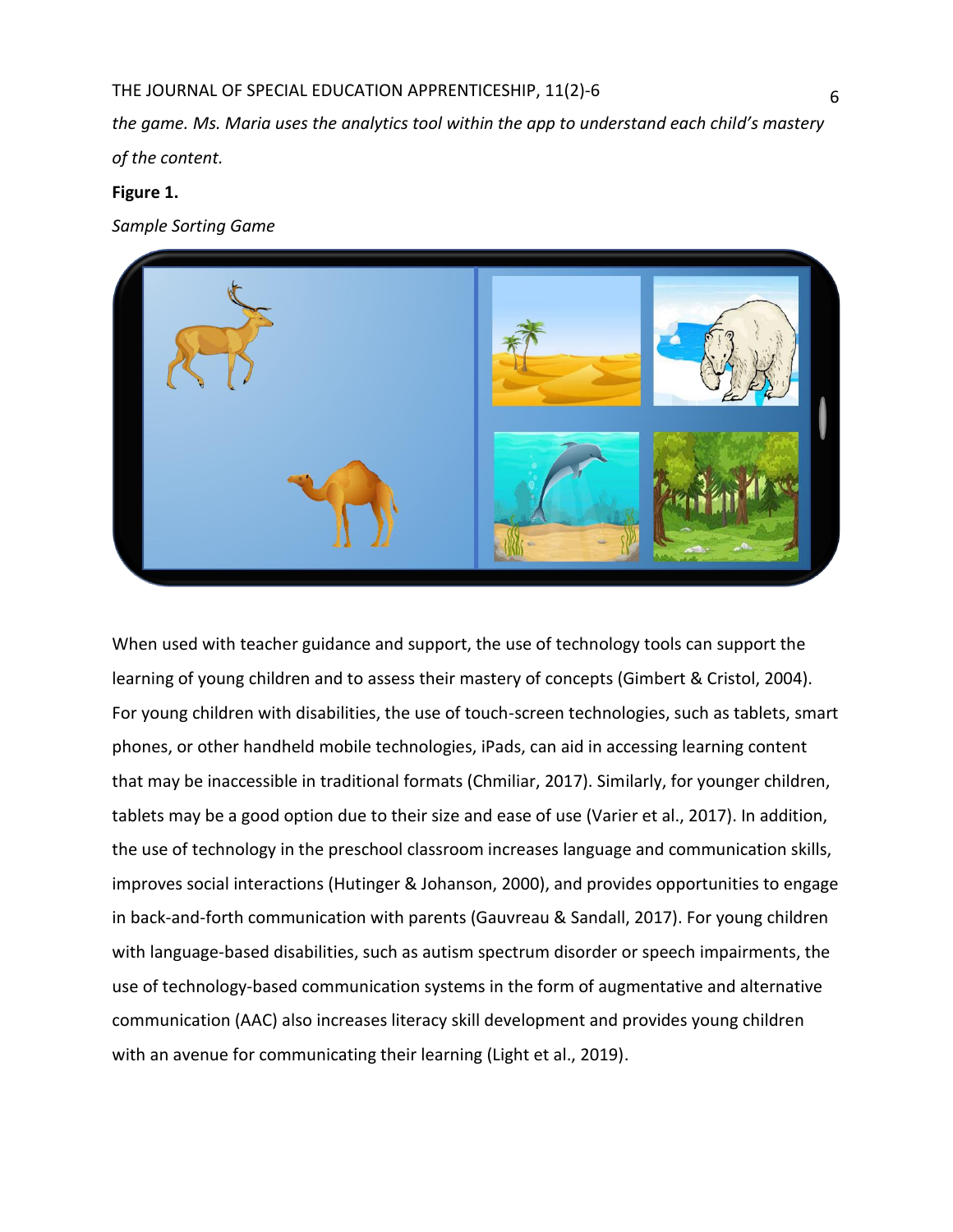Like Ms. Maria, preschool teachers can use technology tools to evaluate children's learning in their classrooms. Technology tools, such as iPads, may be used to adapt traditional paper-pencil assessments for young children (Wiseman et al., 2017), as discussed in the previous vignette. However, teachers should be aware that technology tools may not be a reliable form of assessment for children under the age of four and in some cases, teacherdirected assessments may be more effective in gauging children's knowledge (Wiseman et al., 2017). When choosing to use technology as a form of assessment, teachers must ensure that it is appropriate for the children in the preschool classroom.

When evaluating potential technologies to use in the preschool classroom, Aronin and Floyd (2013) recommend that teachers look for programs that (a) require the child to make actions occur within the game/app, (b) include a cause/effect component, (c) include a result from the child's actions in the game that are clearly visible to the child, and (d) include immediate responses when children act in the game. A few apps that align with these recommendations include: AlphaTots, Artie's World, Elmo Loves ABCs, Khan Academy Kids, Peg + Cat: The Tree Problem, and Highlights Monster Day (Appcessible, 2022). In addition, it is critical that teachers ensure any technology tools used enhances learning (Gimbert & Cristol, 2004), rather than be used as simply a fun toy or reinforcer. Technology should never be used just for the purpose of using technology but should instead be used as a purposeful instructional tool. In addition to its use for learning, technology can also be used as a screening tool to identify health concerns, such as hearing and vision, that may impact learning (Eksteen et al., 2019).

#### **Visual Representations**

*The preschoolers in Ms. Holly and Mr. Steve's inclusive classroom are an energetic and active group of learners. Free choice is an especially busy time of the day. The preschoolers love the block area, and many children are happy to spend all of free choice time creating things with wooden blocks, figures, cars, and train tracks. While many children are deeply engaged during free play, teachers notice that some children seem to have trouble engaging with materials and tend to wander around the room aimlessly. Others have difficulty initiating play and then remaining with a toy or an activity for more than a few minutes. In order to better support*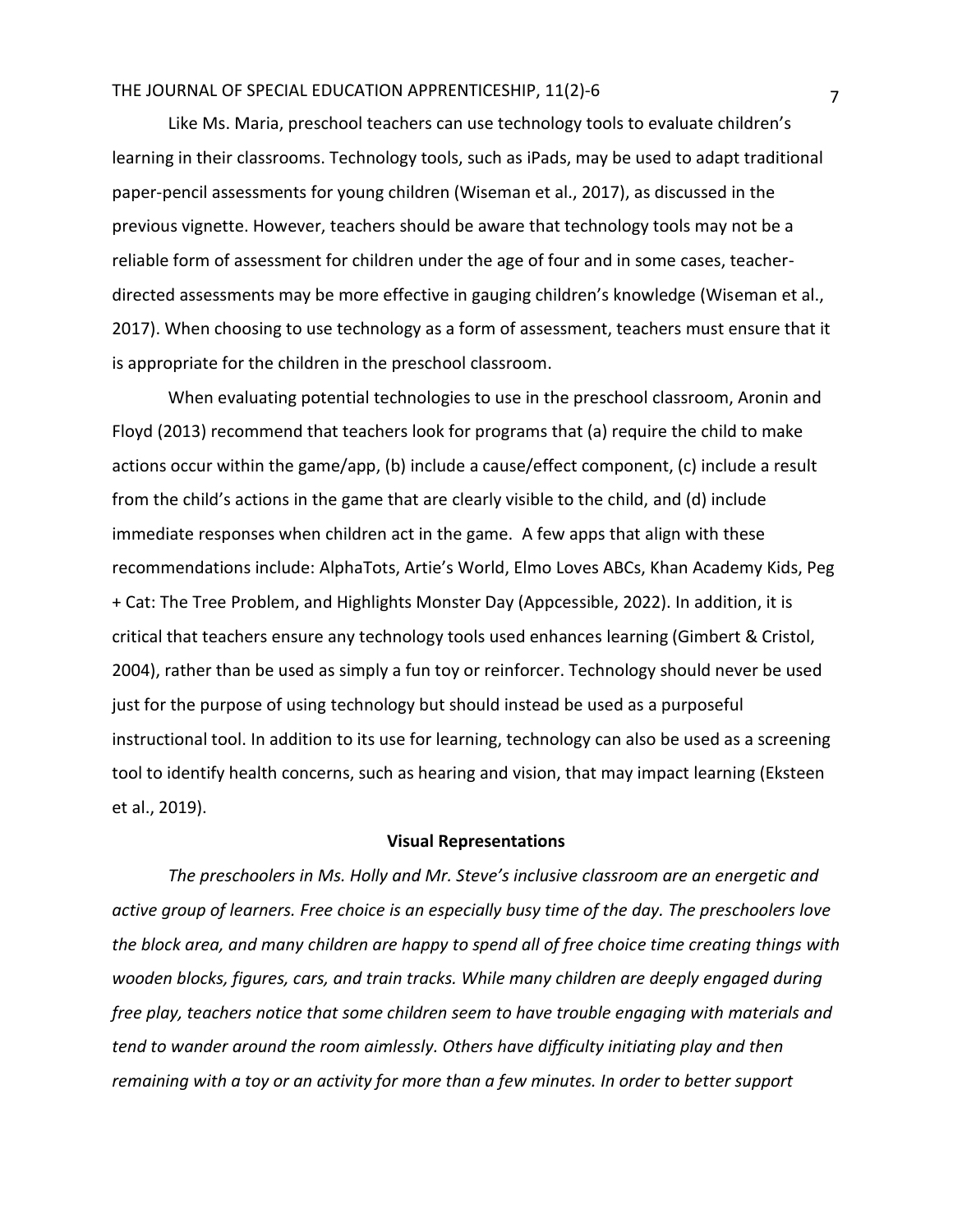*children with these executive functioning skills difficulties(?), the teachers consider UDL and providing multiple means of action and expression using visuals. Ms. Holly creates three-step play scripts, depicting things to do in the block area (e.g., build a road, drive a car, pick up a passenger; shown below), visuals with ideas of things children can build (e.g., photos of buildings in the community and different types of homes), and a first/then visual depicting a symbol for cleaning up and a symbol for snack, the activity after free play. The teachers teach the children how to use these visuals during circle time, explaining what each symbol and picture mean*, *and invite children to come and demonstrate how to use these visuals for their friends. After a week, Ms. Holly and Mr. Steve observe the children using the visuals and engaging in more independent play, remaining safe in the block area, and see children transitioning to snack time with very little teacher support.* 

Visual representations are a common evidence-based practice used to teach new skills and support communication (Hovey et al., 2019; Odom et al., 2003). For young children with disabilities such as autism, visuals can be an unobtrusive, effective way to help a child focus on the specific message in a direction, reduce anxiety, provide prompting, make abstract concepts more concrete, and help the child express their wants and needs (Rao & Gagie, 2004). These supports can take many forms, including, but not limited to schedules, prompts, communication aides, and play reminders. Visual representations can and have been used to teach a wide variety of skills across populations, to teach academic concepts, support behavior, and promote adaptive skills (Demmetter et al., 2000; Gauvreau, 2017; Gauvreau & Schwartz, 2013; Meadan et al., 2011; Rao & Gagie, 2004). When considering UDL and providing multiple means of action and expression, visuals can promote executive functioning by supporting planning and strategy development as discussed above. For young children, we think about this skill related to helping children plan and engage in play. By using a visual to help structure what to build in blocks (e.g., a house, apartment, airport, or garage) or providing a play script with three steps within a play theme (e.g., a) build a race track, b) get some vehicles, c) race the vehicles on the track) teachers can help young children more appropriately engage during open-ended play. Figure 2 offers an example of how this play script may look. Please note that visuals can be simple and use the materials that exist in your classroom.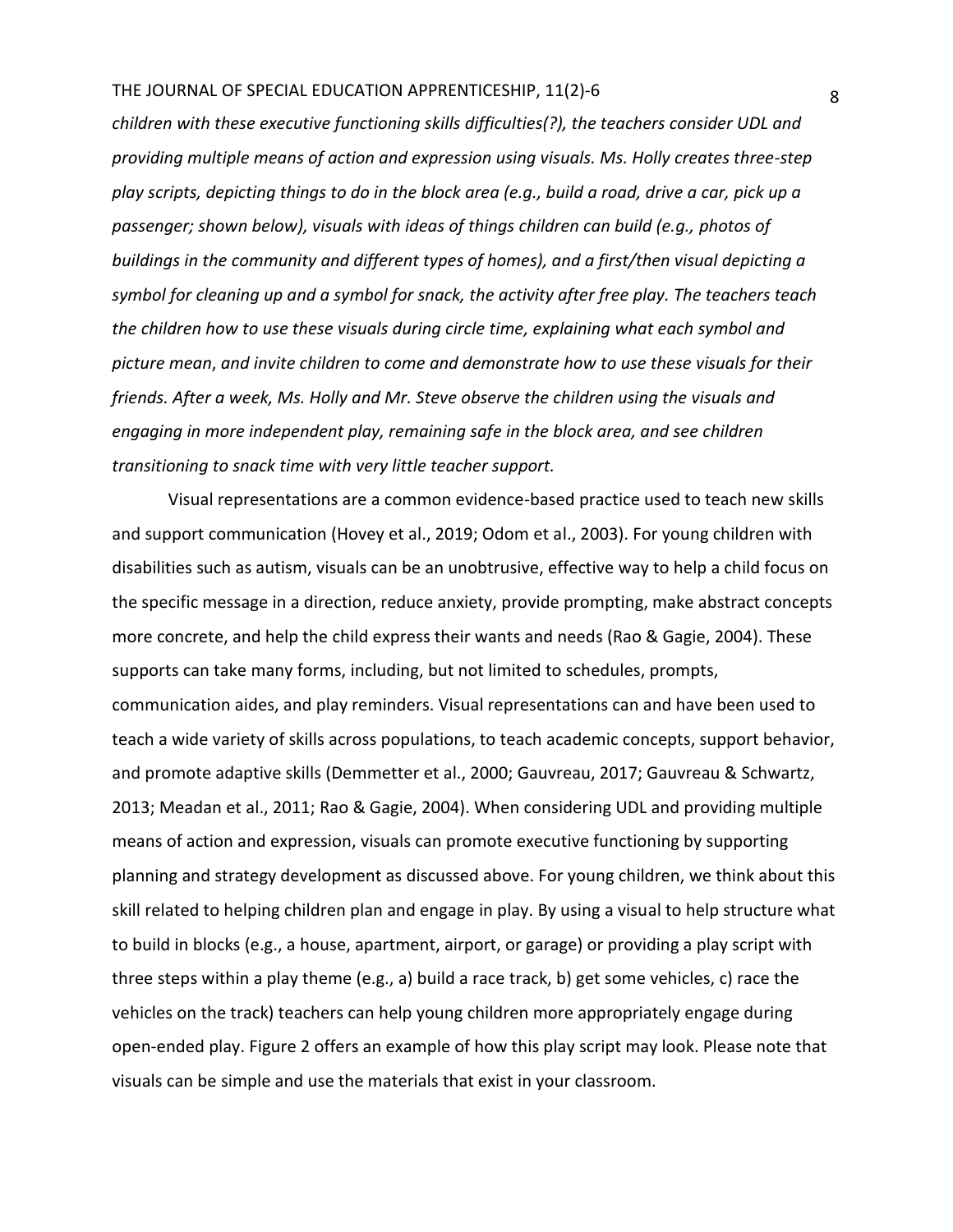#### **Figure 2.**

*Sample Play Script*



Similarly, a first/then visual (Figure 3) can be implemented to provide additional structure around the expectations for certain routines, and help children begin to mark time and selfreflect. To use these tools, teachers put select two images or words. In the "first" box, the first task that must be completed should be indicated. The "then" box should show the child what will occur after the first task is completed. This tool can be especially useful for helping young children see the reward or preferred activity that will occur after the completion of a nonpreferred task.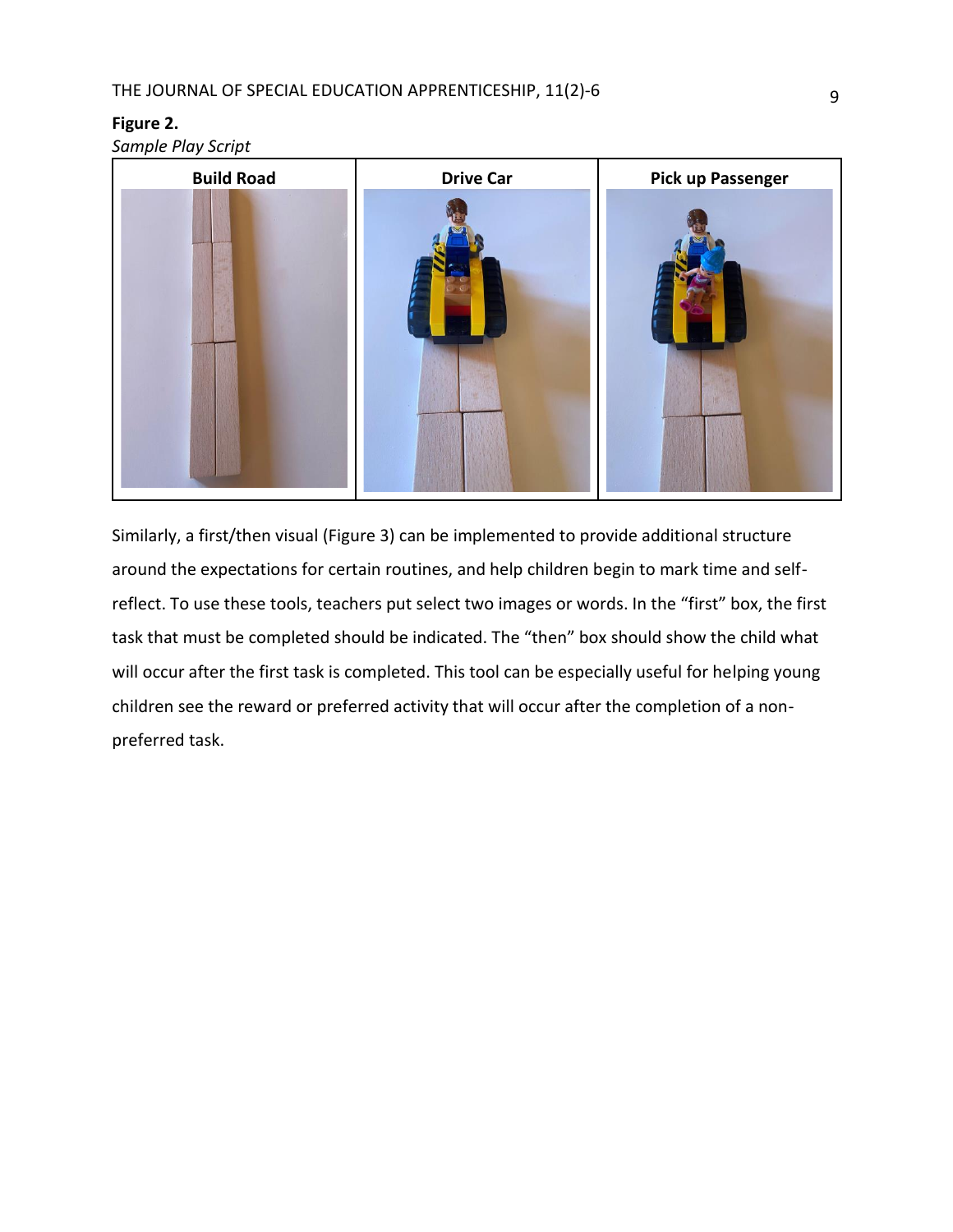#### **Figure 3.**

*First/Then Visual*



#### **Offering Choice**

*All school year, Mr. Mike has been working with the children in his classroom to learn number order and counting to 20. From his informal observations, he believes that most of the children understand the basic number concepts, but he would like to collect data to share with parents and school administrators. Mr. Mike knows that a few of the children in his class have language delays that impact their ability to respond when he asks them to verbally share what they know; he fears that an oral assessment may provide inaccurate data for these students. Conversely, Mr. Mike has noticed that a few of the children love to talk to him and will be excited to share what they know. Based on the preferences and needs of the children in his classroom Mr. Mike decides to offer the children two ways to demonstrate their mastery of the skills: orally counting objects or counting images of objects on a worksheet and matching the correct number. Mr. Mike hopes that providing options will help all of the children feel comfortable and focus on showing what they know.* 

Providing choices to young children can enhance motivation for, and engagement in, learning (Jolivette et al., 2002). With guidance and support, the use of choice can be particularly beneficial for young children with more significant disabilities or behavior challenges (Lohmann et al., 2018; Shogren et al., 2004). Taber-Doughty (2005) found that when provided choice, students with significant disabilities have larger skill development and are more willing to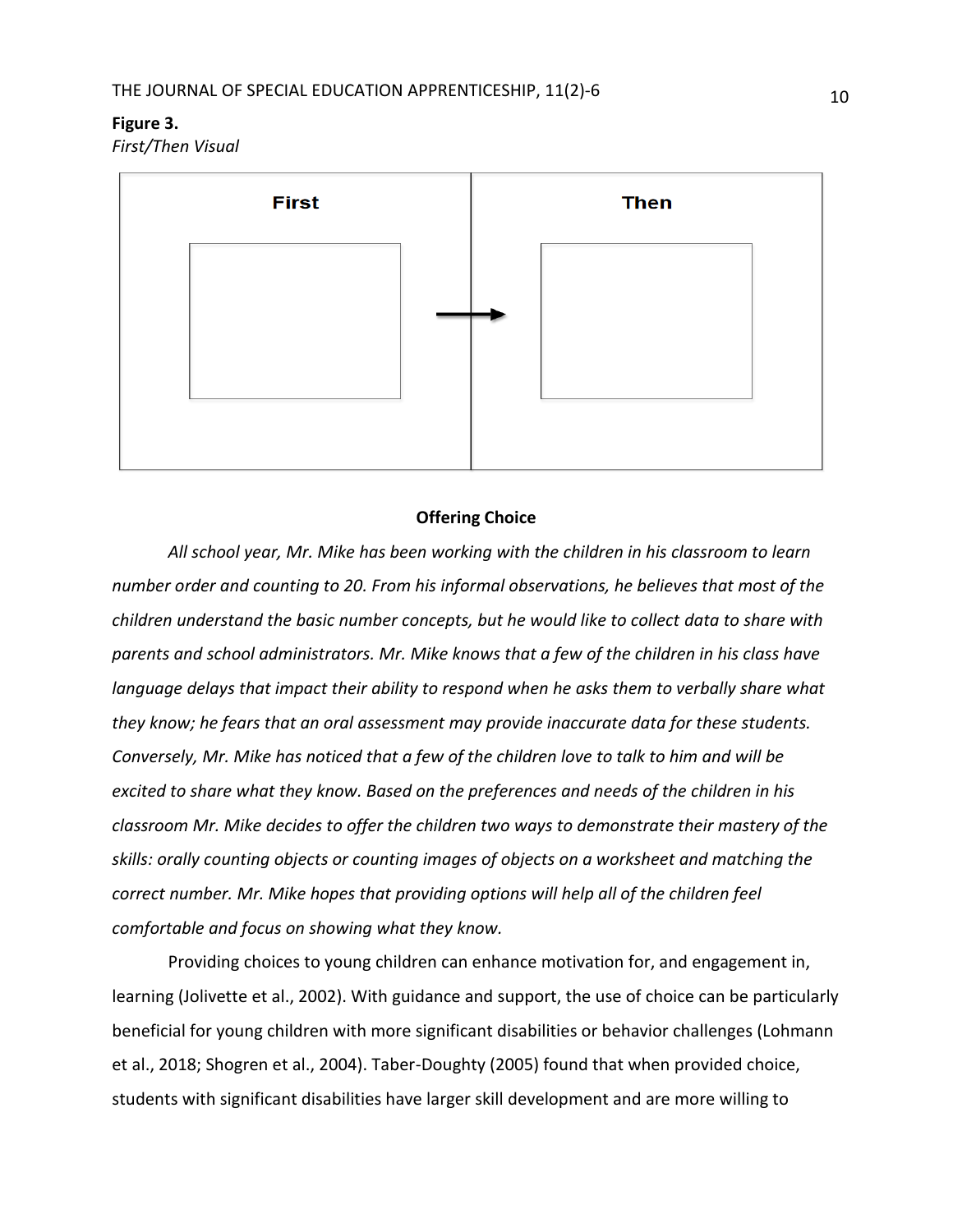persist working on a task for an extended period of time. The vignette about Mr. Mike provides an example of one simple way teachers can provide young children with options for demonstrating their mastery of the learning material. Instruction in the preschool classroom provides a variety of opportunities to offer choices on a daily basis. Choices can be offered to young children throughout the day for both formal and informal assessment purposes. Examples of ways that young children may be offered choices in the assessment process include (a) working alone or with a classmate, (b) writing or drawing information, (c) using paper/crayon, or (d) technology tools.

Offering students choices such as the one depicted in Figure 4 has been shown to result in higher academic success for students with learning and behavior disabilities (von Mizener & Williams, 2009). In addition, providing choices leads to improved communication and social skills for young children with disabilities (Jolivette et al., 2002). Ultimately, when teachers afford their students choice, student motivation and participation increases (Blair et al., 2010) and children have opportunities to reflect on their preferences and practice autonomy and selfdetermination (McCormick et al., 2003).



# **Figure 4.**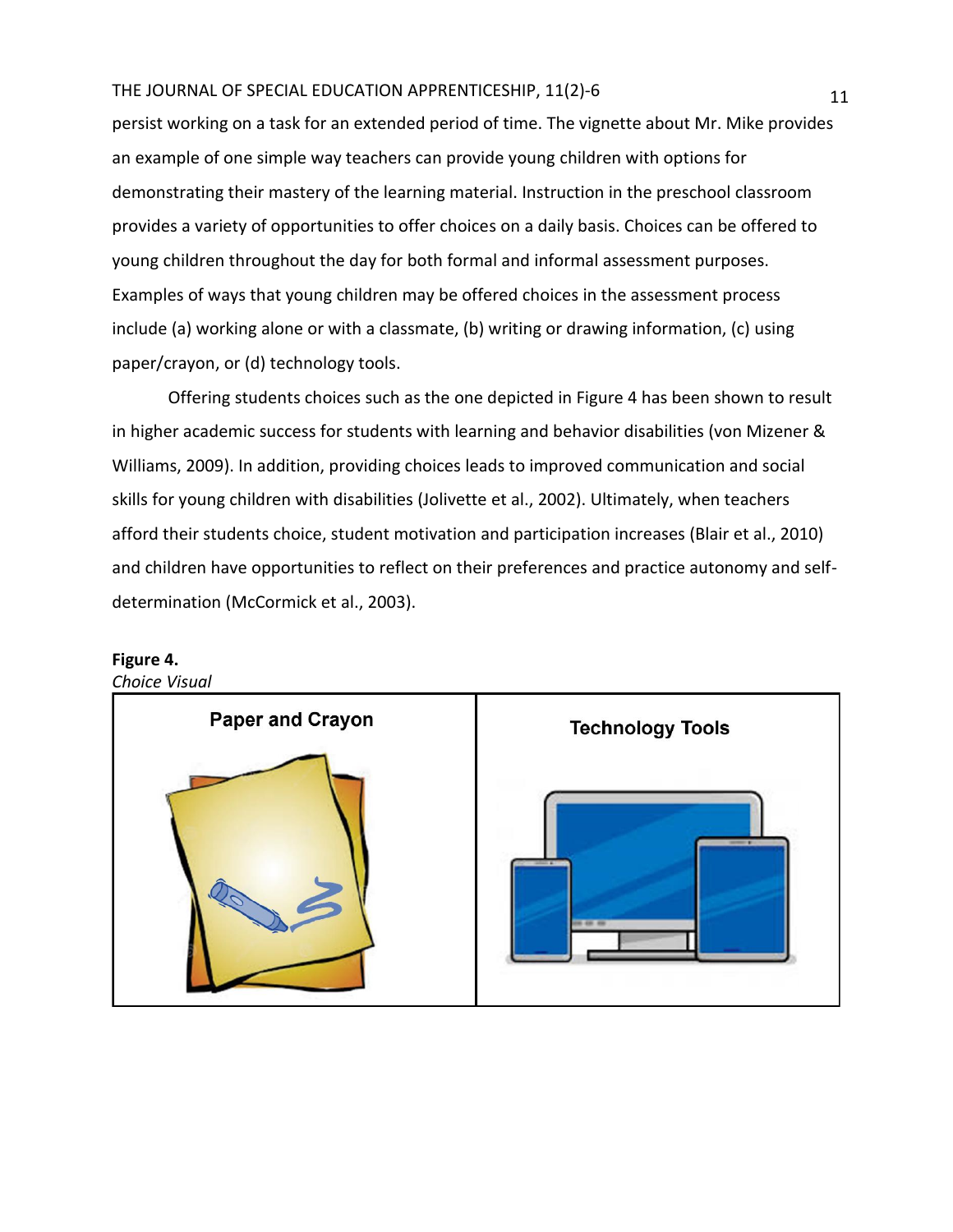#### **Hands-On Learning Activities**

*Mrs. Janice teaches an inquisitive class of young children who are excited to begin a unit on plants. Since her students enjoy hands-on activities, Mrs. Janice carefully planned her lesson to incorporate manipulatives, physical objects, and several small activities that will help her preschoolers interact with the curriculum content in meaningful ways. Today's objective is for students to plant a seed and water and care for it. Mrs. Janice begins by reading a book about plants during circle time. She passes around a variety of gardening materials and packs of beans for her students to physically touch and manipulate during the story. After reading and discussing the book, she demonstrates how to plant a bean and posts images of the steps in the process on the board. The students excitedly return to their tables to begin. In her classroom, Mrs. Janice has one student with autism who has sensory issues. To support his needs, Mrs. Janice provides gardening gloves and a small shovel so that he will not need to touch the dirt nor the seed in order to plant it.*

The use of physical objects that young children can touch and manipulate helps increase their understanding and comprehension of learning concepts (Nikiforidou, 2019). Research has found a strong connection between the use of manipulatives and long-term mathematical learning (Uribe-Florez & Wilkins, 2017). In order to support student learning with manipulatives and other physical objects, teacher guidance and instruction is necessary for supporting young children as they learn to use the tools for demonstrating their knowledge (Horan & Carr, 2018) and learning is enhanced when the manipulatives more closely resemble real-life objects (Carbonneau & Marley, 2015). For children with disabilities, including learning disabilities, autism, and intellectual disabilities, the use of manipulatives for mathematics instruction should follow the Concrete Representational Abstract (CRA) approach. This approach to mathematics instruction involves scaffolding children's learning in three phases: (a) the use of manipulatives, (b) the use of visual representations such as drawings, and (c)mathematical problem completion without any visual supports (Bouck & Park, 2018). In the preschool classroom, it is appropriate to focus on the first phrase of this approach, but teachers should be aware that the goal is to move to the next phase over time.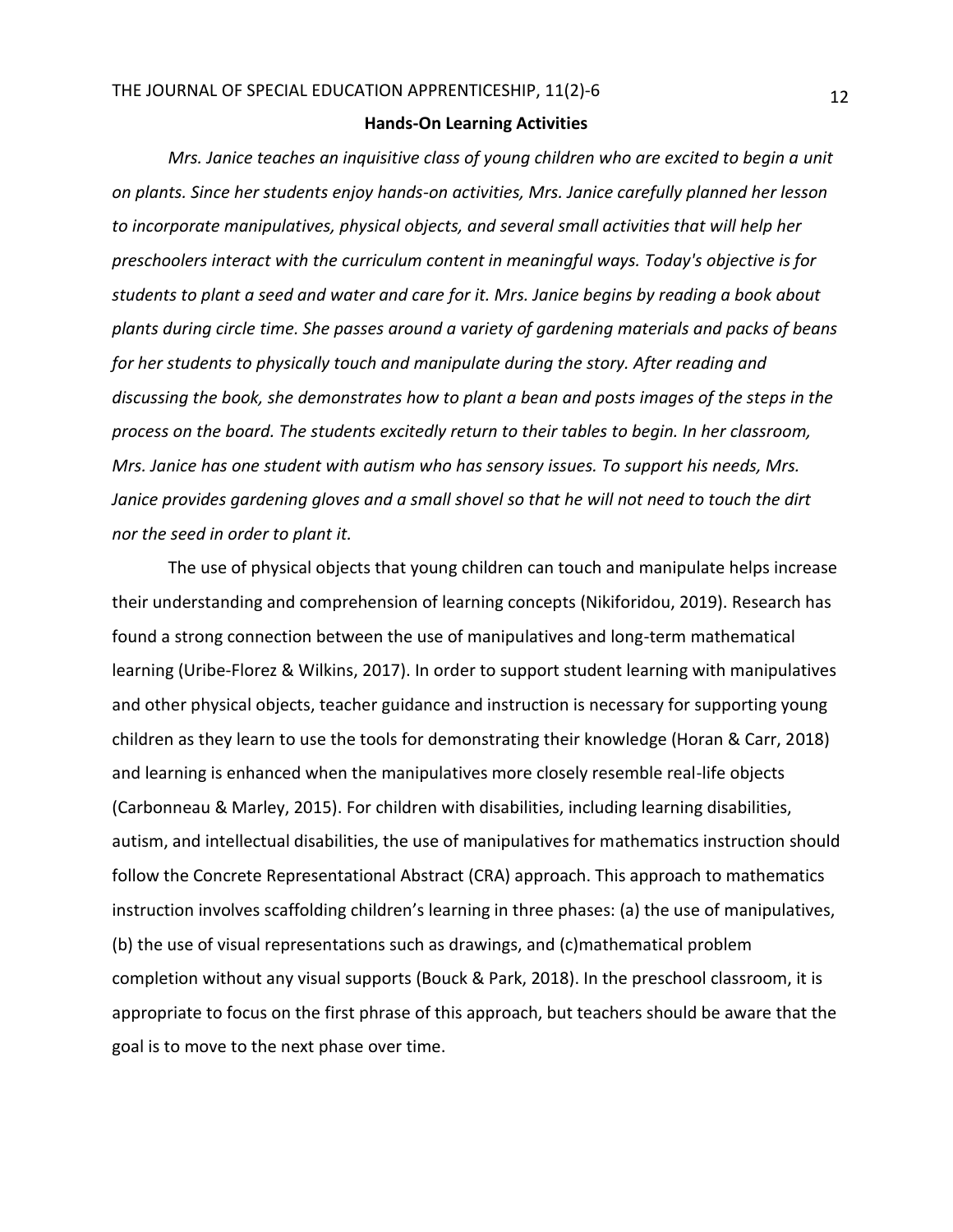In addition to the use of manipulatives for evaluating the learning of young children, teachers may also assess children's mastery of skills during authentic, real-world activities. When learning occurs through hands-on experiences, young children can construct their own learning experiences in a manner that is meaningful to them; this experience often enhances their learning and makes it more useful over the long-term (Kilbrink et al., 2014). Examples of hands-on learning experiences that can be used to assess the learning of young children include: (a) having children put objects in water and report whether they sink or float (Larsson, 2016), (b) letting children play in nature and observing their social interactions to evaluate their mastery of social skills (Kiewra & Veselack, 2016), and growing plants to show they understand the life cycle and plant care (Wheeler & Blank, 2011).

#### **Conclusion**

Early childhood teachers can incorporate multiple means of action and expression in their classrooms by offering their students opportunities to use technology, by providing visual representations, affording students choice in how they demonstrate learning and mastery, and by incorporating hand-on activities into their lessons. Providing young children in inclusive classrooms with multiple means of action and expression are useful tools to assist with assessment of both academic and behavioral goals and objectives. The strategies outlined in this article describe how including multiple means of action and expression help teachers track student progress toward mastery of academic and behavioral goals and objectives. When teachers incorporate a variety of formal and informal assessments, young learners have multiple opportunities to show they are understanding and learning instructional content. Both formative and summative assessment in early childhood classrooms are critical and should drive instructional decisions. Furthermore, assessments allow teachers to measure student knowledge and skills, identify strengths and target areas in need of improvement, track progress and growth, and adjust instructional content and delivery.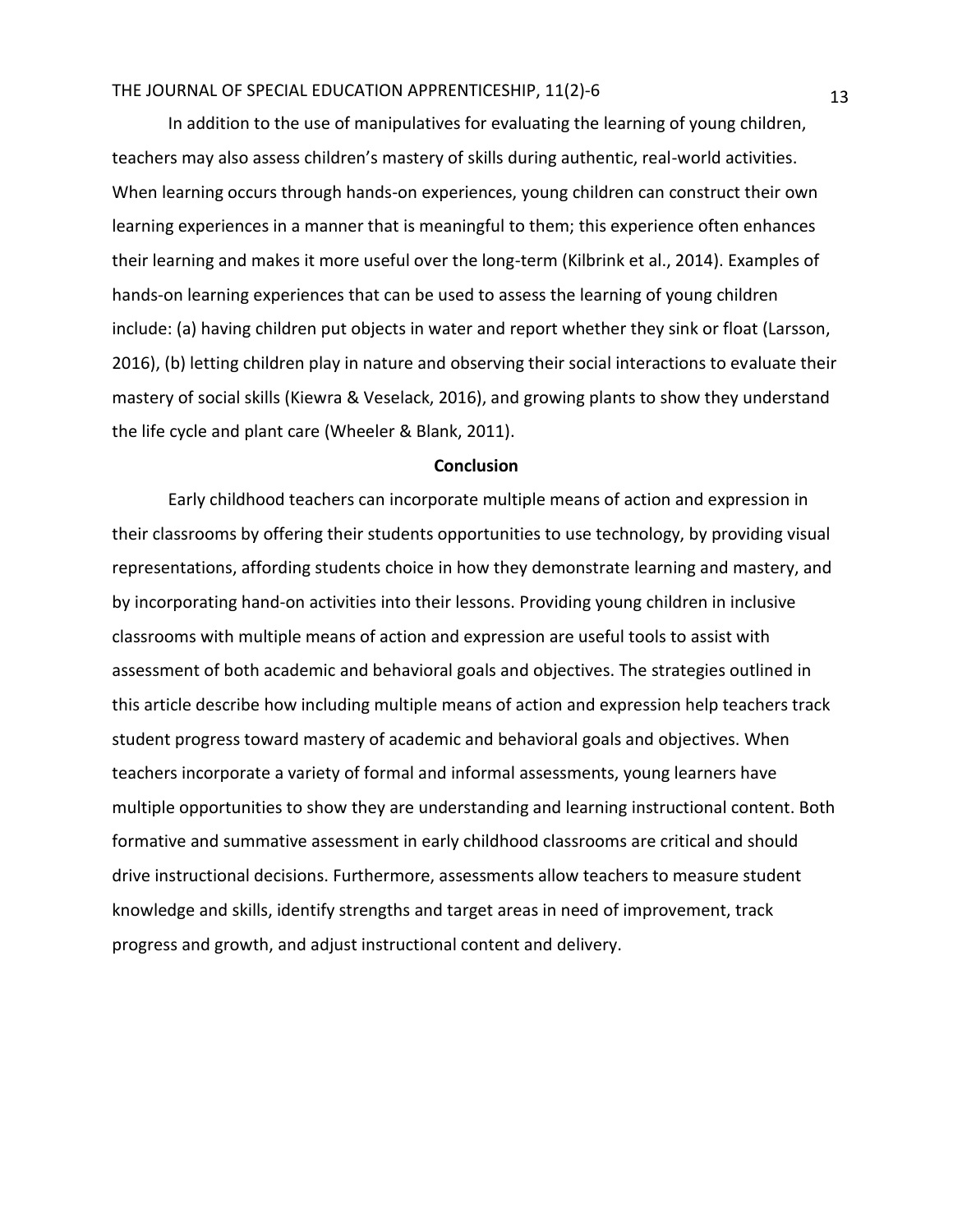#### **References**

- Appcessible. (2022). *Education (general) iOs apps.* [https://appcessible.org/ios](https://appcessible.org/ios-apps/category/education-general)[apps/category/education-general](https://appcessible.org/ios-apps/category/education-general)
- Aronin, S., & Floyd, K. K. (2013). Using an iPad in inclusive preschool classrooms to introduce STEM concepts. *Teaching Exceptional Children, 45*(4), 34-39. <https://doi.org/10.1177/004005991304500404>
- Blair, K. S. C., Fox, L., & Lentini, R. (2010). Use of positive behavior support to address the challenging behavior of young children within a community early childhood program. *Topics in Early Childhood Special Education*, *30*(2), 68-79. <https://doi.org/10.1177/0271121410372676>
- Bouck, E. C., & Park, J. (2018). A systematic review of the literature on mathematics manipulatives to support students with disabilities. *Education & Treatment of Children, 41*(1), 65-106. [10.1353/etc.2018.0003](https://doi.org/10.1353/etc.2018.0003)
- Carbonneau, K. J., & Marley, S. C. (2015). Instructional guidance and realism of manipulatives influence preschool children's mathematics learning. *Journal of Experimental Education, 83*(4), 495-513.<https://doi.org/10.1080/00220973.2014.989306>
- CAST. (2018). Universal Design for Learning Guidelines version 2.2. [http://udlguidelines.cast.org.](http://udlguidelines.cast.org/)
- Chai, Z., & Chen, C. (2019). UDL and early childhood: Giving young children choices too. In W. W. Murawski & K. L. (Eds.) *What really works with Universal Design for Learning* (pp. 207-221). Corwin Press.
- Chmiliar, L. (2017). Improving learning outcomes: The ipad and preschool children with disabilities. *Frontiers in Psychology, 8*.

<https://www.frontiersin.org/articles/10.3389/fpsyg.2017.00660/full>

- DEC/NAEYC. (2009). Early childhood inclusion: A joint position statement of the Division for Early Childhood (DEC) and the National Association for the Education of Young Children (NAEYC). FPG Child Development Institute.
- Dettmer, S., Simpon, R. L., Smith Myles, B., & Ganz, J. B. (2000). The use of visual supports to facilitate transitions of students with autism. *Focus on Autism and Other Developmental Disabilities*, *15*(3), 163–169[. https://doi.org/10.1177/108835760001500307](https://doi.org/10.1177%2F108835760001500307)
- Division for Early Childhood. (2014). DEC recommended practices in early intervention/early childhood special education 2014.<http://www.decsped.org/decrecommended-practices>
- Eksteen, S., Launer, S., Kuper, H., Eikelbook, R. H., Bastawrous, A., & Swanepoel, D. (2019). Hearing and vision screening for preschool children using mobile technology, South Africa. *Bulletin of the World Health Organization, 97*(10), 672-680. [10.2471/BLT.18.227876](https://doi.org/10.2471%2FBLT.18.227876)
- Gauvreau, A. N., Lohmann, M. J., & Hovey, K. A. (2019). Using a Universal Design for Learning framework to provide multiple means of representation in the early childhood classroom. *Journal of Special Education Apprenticeship, 8*(1). <https://scholarworks.lib.csusb.edu/cgi/viewcontent.cgi?article=1083&context=josea>
- Gauvreau, A., & Sandall, S. (2017). Using mobile technologies to communicate with parents and caregivers. *Young Exceptional Children, 20*(4)[.](https://doi.org/10.1177/1096250617726530) <https://doi.org/10.1177%2F1096250617726530>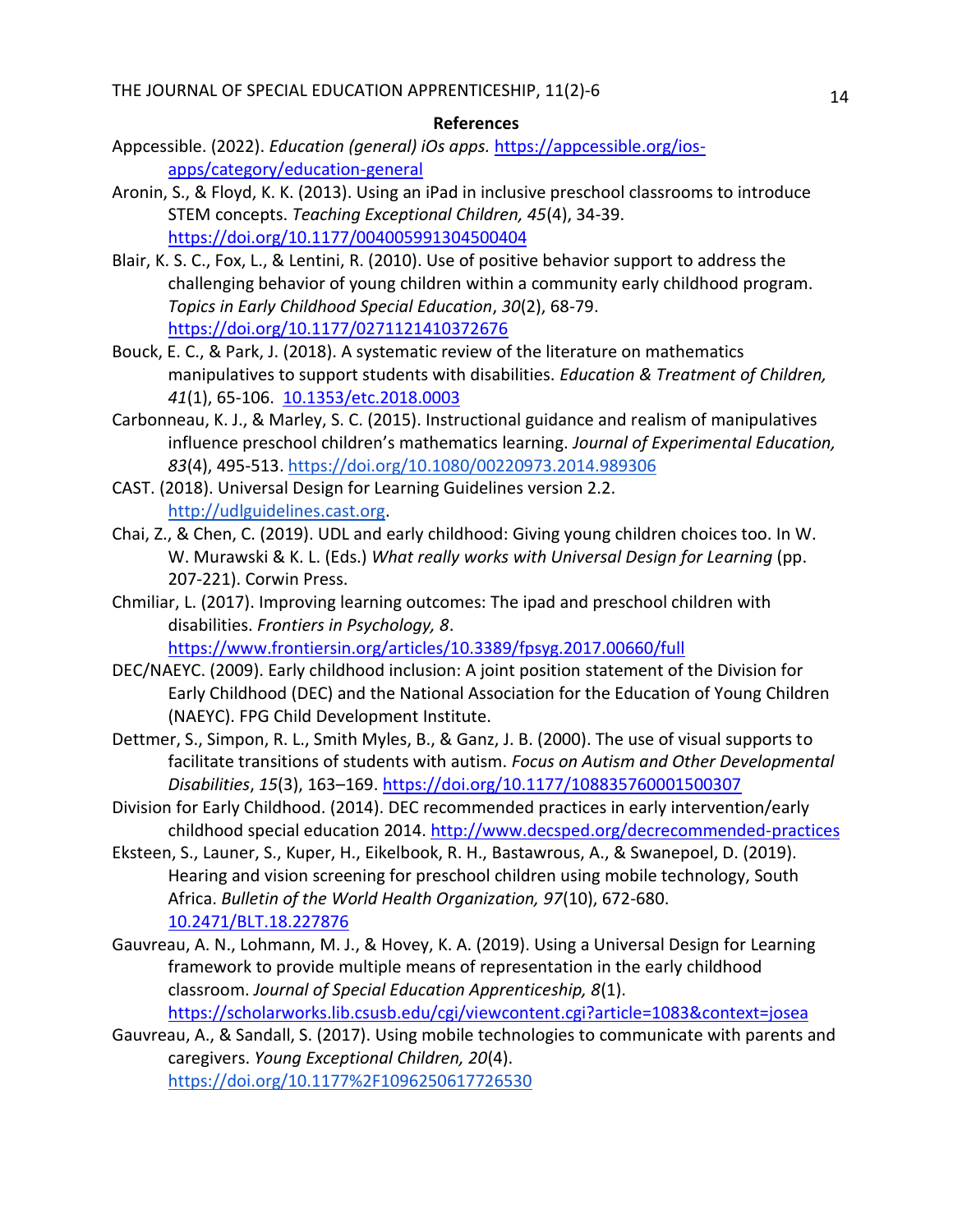- Gauvreau, A.N., & Schwartz, I. S. (2013). Using visual supports to promote appropriate behavior in young children with autism and related disabilities. *YEC Monograph*, *15*, 29-44.
- Gimbert, B., & Cristol, D. (2004). Teaching curriculum with technology: Enhancing children's technological competence during early childhood. *Early Childhood Education Journal, 31*(3), 207-216.
- Hitchcock, C., Meyer, A., Rose, D., & Jackson, R. (2002). Providing new access to the general curriculum. *Teaching Exceptional Children, 35*(2), 8-17.
- Horan, E. M., & Carr, M. (2018). How much guidance do students need?: An intervention study on kindergarten mathematics with manipulatives. *International Journal of Educational Psychology, 7*(3), 286-316.
- Hovey, K. A., Miller, R. D., Kiru, E. W., Gerzel-Short, L., Wei, Y., & Kelly, J. (2019). What's a middle school teacher to do? Five evidence-based practices to support English learners and students with learning disabilities. *Preventing School Failure: Alternative Education for Children and Youth, 63, 220-226.* <https://doi.org/10.1080/1045988X.2019.1565753>
- Hutinger, P. L., & Johanson, J. (2000). Implementing and maintaining an effective early childhood comprehensive technology system. *Topics in Early Childhood Special Education, 20*(3), 159-173. [https://doi.org/10.1177/027112140002000305](https://doi.org/10.1177%2F027112140002000305)
- Jolivette, K., Stichter, J., & McCormick, K. M. (2002). Making choices-improving behaviorengaging in learning. *Teaching Exceptional Children, 34*, 24-29. <https://doi.org/10.1177/004005990203400303>
- Jolivette, K., Stichter, J. P., Sibilsky, S., Scott, T. M., & Ridgley, R. (2002). Naturally occurring opportunities for preschool children with or without disabilities to make choices. *Education & Treatment of Children, 25*(4), 396-414. <https://www.jstor.org/stable/42899719>
- Kiewra, C., & Veselack, E. (2016). Playing with nature: Supporting preschoolers' creativity in natural outdoor classrooms. *International Journal of Early Childhood Environmental Education, 4*(1), 70-95.<https://files.eric.ed.gov/fulltext/EJ1120194.pdf>
- Kilbrink, N., Bjurulf, V., Blomberg, I., Heidkamp, A., & Hollsten, A. C. (2014). Learning specific content in technology education: Learning study as a collaborative method in Swedish preschool class using hands-on material. *International Journal of Technology and Design Education, 24*(3), 241-259.<https://doi.org/10.1007/s10798-013-9258-4>
- Larsson, J. (2016). Emergent science in preschool: The case of floating and sinking. *International Research in Early Childhood Education, 7*(3), 16-32. <https://files.eric.ed.gov/fulltext/EJ1138767.pdf>
- Lawrence, S., Smith, S., & Banerjee, S. (2016). Preschool inclusion: Key findings from research and implications for policy. National Center for Children in Poverty. [https://www.nccp.org/wp-content/uploads/2020/05/text\\_1154.pdf](https://www.nccp.org/wp-content/uploads/2020/05/text_1154.pdf)
- Light, J., McNaughton, D., & Caron, J. (2019). New and emerging AAC technology supports for children with complex communication needs and their communication partners: State of the science and future research directions. AAC: Augmentative & Alternative Communication, 35(1), 26-41.<https://doi.org/10.1080/07434618.2018.1557251>
- Lohmann, M. J., Hovey, K. A., & Gauvreau, A. N. (2018). Using a Universal Design for Learning framework to enhance engagement in the early childhood classroom. *Journal of Special Education Apprenticeship, 7*(2).<https://files.eric.ed.gov/fulltext/EJ1185417.pdf>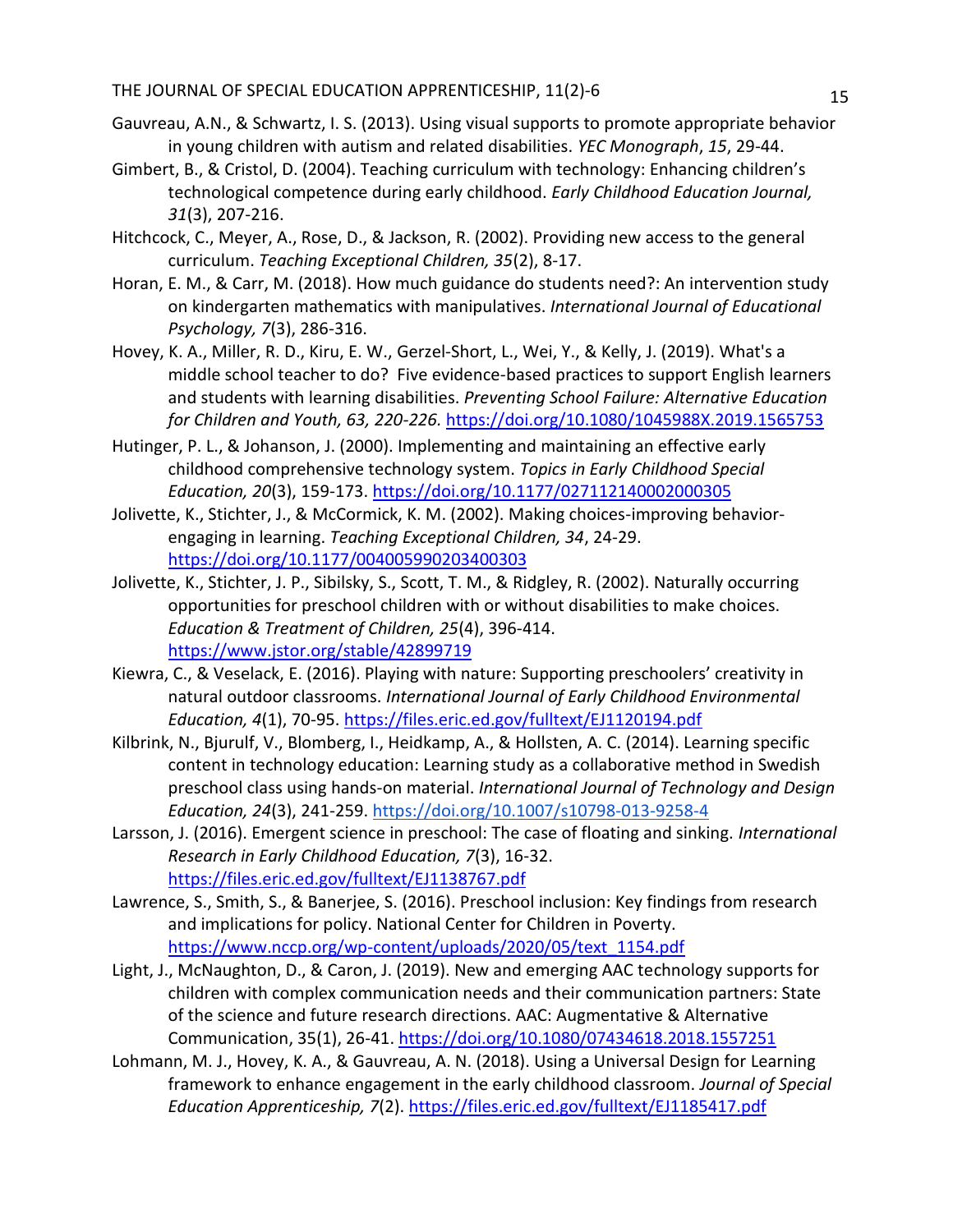- Meadan, H., Ostrosky, M. M., Triplett, B., Michna, A., & Fettig, A. (2011). Using visual supports with young children with autism spectrum disorder. *Teaching Exceptional Children*, *43*(6), 28–34. [https://doi.org/10.1177/004005991104300603](https://doi.org/10.1177%2F004005991104300603)
- McCormick, K. M., Jolivette, K., & Ridgley, R. (2003). Choice making: As an intervention strategy for young children. *Young Exceptional Children*, *6*(2), 3-10. [https://doi.org/10.1177/109625060300600202](https://doi.org/10.1177%2F109625060300600202)
- National Association for the Education of Young Children. (2009). Developmentally practice in early childhood programs serving children from birth through age 8: A position statement of the National Association for the Education of Young Children. <https://www.naeyc.org/sites/default/fil> [es/globallyshared/downloads/PDFs/resources/posi tion-statements/PSDAP.pdf](https://www.naeyc.org/sites/default/fil)
- Nikiforidou, Z. (2019). Probabilities and preschoolers: Do tangible versus virtual manipulatives, sample space, and repetition matter?. *Early Childhood Education Journal, 47*, 769-777. <https://doi.org/10.1007/s10643-019-00964-2>
- Rao, S. M., & Gagie, B. (2004). Learning through seeing and doing visual supports for children with autism. *Teaching Exceptional Children*, *38*(6), 26–35. [https://doi.org/10.1177/004005990603800604](https://doi.org/10.1177%2F004005990603800604)
- Rose, D.H., Gravel, J.W., & Domings, Y.M. (2010). UDL Unplugged: The role of technology in UDL. Retrieved from [http://www.udlcenter.org/resource\\_libr ary/articles/udlunplugged.](http://www.udlcenter.org/resource_libr%20ary/articles/udlunplugged)
- Rose, D. H., & Strangman, N. (2007). Universal design for learning: Meeting the challenge of individual learning differences through a neurocognitive perspective. *Universal Access in the Information Society, 5*, 381-391.<https://doi.org/10.1007/s10209-006-0062-8>
- Shogren, K. A., Faggella-Luby, M. N., Bae, S. J., & Wehmeyer, M. L. (2004). The effect of choicemaking as an intervention for problem behavior: A metanalysis. *Journal of Positive Behavior Interventions, 6*(4), 228-237. [https://doi.org/10.1177/10983007040060040401](https://doi.org/10.1177%2F10983007040060040401)
- Sundqvist, P., & Nilsson, T. (2018). Technology education in preschool: Providing opportunities for children to use artifacts and to create. *International Journal of Technology & Design Education, 28*(1), 29-5[1. https://link.springer.com/content/pdf/10.1007/s10798-016-](file:///G:/My%20Drive/JOSEA/Manuscripts%20submissions/09172021/revision/GLR_Tutoring_JOSEA_Revisions/final%20version/.%20https:/link.springer.com/content/pdf/10.1007/s10798-016-9375-y.pdf) [9375-y.pdf](file:///G:/My%20Drive/JOSEA/Manuscripts%20submissions/09172021/revision/GLR_Tutoring_JOSEA_Revisions/final%20version/.%20https:/link.springer.com/content/pdf/10.1007/s10798-016-9375-y.pdf)
- Taber-Doughty, T. (2005). Considering student choice when selecting instructional strategies: A comparison of three prompting systems. *Research in Developmental Disabilities, 26*(5), 411-432.<https://doi.org/10.1016/j.ridd.2004.07.006>
- TinyTap, Ltd. (2019). *Tiny Tap* (3.8.16) [Mobile app]. App Store. <https://apps.apple.com/us/app/tinytap-kids-learning-games/id493868874>
- Uribe-Florez, L. J., & Wilkins, J. L. M. (2017). Manipulative use and elementary school students' mathematics learning. *International Journal of Science and Mathematics Education, 15*(8), 1541-1557.<https://doi.org/10.1007/s10763-016-9757-3>
- Varier, D., Dumke, E., Abrams, L., Conklin, S., Barnes, J., & Hoover, N. (2017). Potential of oneto-one technologies in the classroom: Teachers and students weigh in. *Educational Technology Research & Development, 65*(4), 967-992. [https://doi.org/10.1007/s11423-](https://doi.org/10.1007/s11423-017-9509-2) [017-9509-2](https://doi.org/10.1007/s11423-017-9509-2)
- von Mizener, B. H., & Williams, R. L. (2009). The effects of student choices on academic performance. *Journal of Positive Behavior Interventions, 11*, 110–128. <https://doi.org/10.1177/1098300708323372>